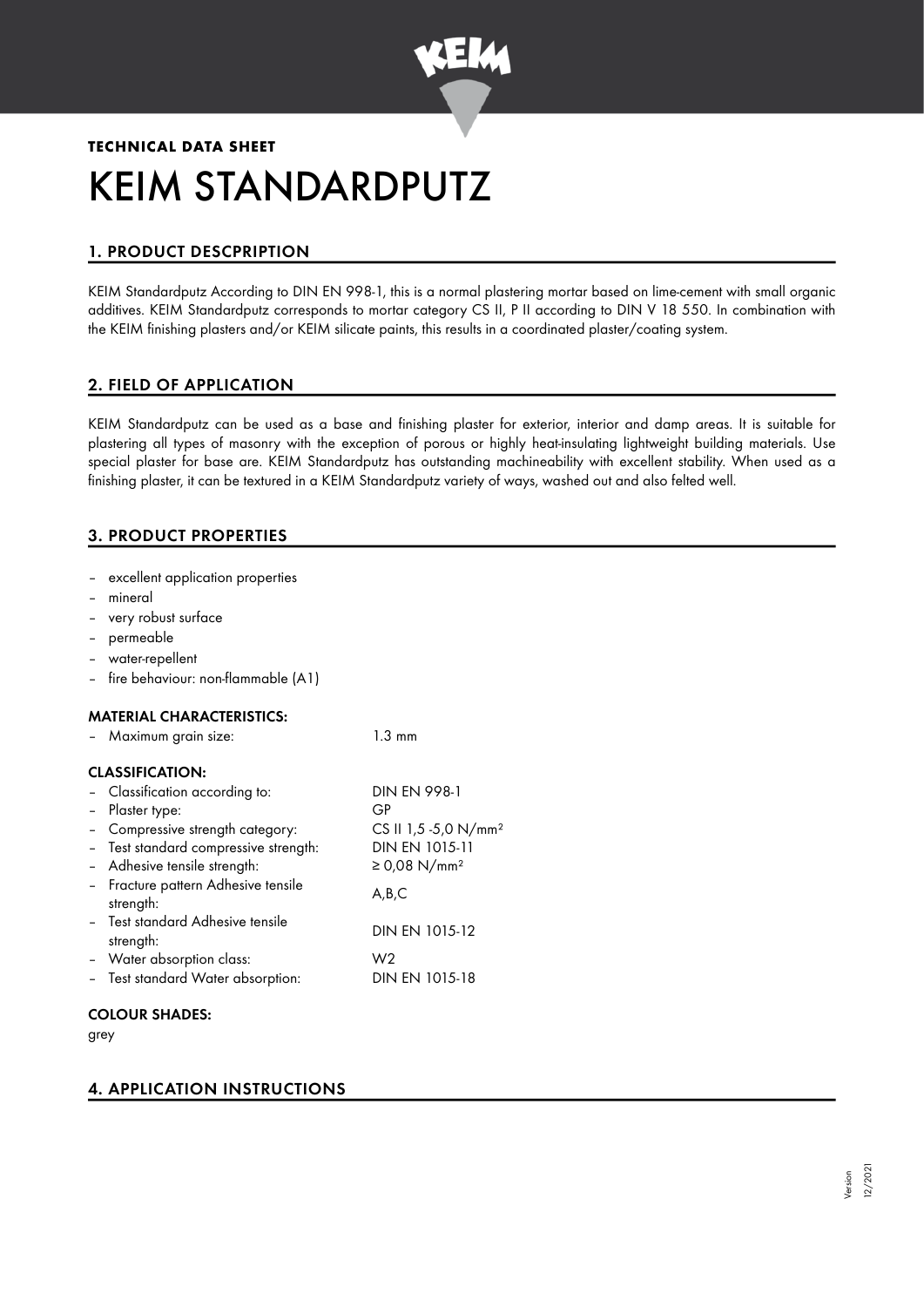#### SUBSTRATE PREPARATION:

The substrate must be strong, dry, clean, sound and free from adhesion-reducing residues and must not be too absorbent. In the case of highly absorbent substrates or very warm ambient conditions, prewetting must be carried out. Separating substances, e.g. shuttering oil residues on concrete surfaces, must be removed by suitable means. Equalise strong unevenness with suitable material of the same type.

#### APPLICATION CONDITIONS:

Ambient and substrate temperature ≥ 5 °C during application and drying. Do not apply in direct sunlight or on sun-heated substrates. Protect surfaces from direct sun, wind and rain during and after application.

#### PREPARATION OF MATERIAL / MIXING & CONVEYING:

Mix KEIM Standardputz with approx. 6.6 - 7.0 l (specification per bag) of clean water with a power stirrer to a stiff-plastic consistency without lumps and allow to mature briefly. Do not remix already stiffened material with water. Application can be performed by hand, via continuous mixer or rendering machine. Do not overmix the material, otherwise there is a risk of a severe loss of strength. Do not remix material that has already set.

#### APPLICATION:

Apply mixed KEIM Standardputz quickly with suitable tools in uniform layer thickness.

#### LAYERING SYSTEM:

When used as a base coat, the minimum plaster thickness is 15 mm. For plaster thicknesses greater than 20 mm per layer and other unfavourable conditions, multi-layer application is recommended, whereby the previous layer must be roughened in each case. When working with several layers, observe the intermediate standing times and do not exceed the total thickness of 30 mm for all layers.

#### TOP RENDER:

When used as finishing plaster, a minimum thickness of 5 mm should be observed.

When using KEIM Standardputz as finishing plaster, the surface can be felted with a sponge board after sufficient consolidation. Free texturing or washing is also possible.

If possible, treat the surface without adding water. Avoid binder accumulation on the surface.

#### AFTERTREATMENT:

KEIM Standardputz must be protected from drying out too quickly due to sun or wind, or kept moist if necessary.

#### FINISHING:

KEIM Standardputz as base plaster:

KEIM Deckputz-historisch is ideally suited as a finishing plaster.

KEIM Universalputz, KEIM Universalputz-Fein, KEIM Turado, KEIM Brillantputz and KEIM Stucasol can be used as finishing plasters.

(please observe the respective Technical Data Sheets and the standing time)

KEIM Standardputz as finishing plaster:

All KEIM coating systems for exterior and interior use are suitable.

Observe the standing time before painting. Required preparatory work on exterior surfaces: Etching with KEIM Etching Liquid, diluted 1:3 with water, then rinse with clean water.

#### SETTING TIME:

at least 1 day per mm render thickness (depending on temperature and relative humidity). When used as top coat render, allow to set for at least 5 days before coating. (If the standard rule of 1 day per mm results in longer setting times due to the layer thickness, the longer setting time must then be observed before painting).

## CONSUMPTION:

## approx. 1,4 kg/m² per mm

These material consumption values are guide values for smooth substrates. Exact consumption values must be determined by means of test areas.

#### CLEANING OF TOOLS:

Clean tools, machines and mixers immediatley after use with water. In hardened state only a mechanical removal is possible. Version